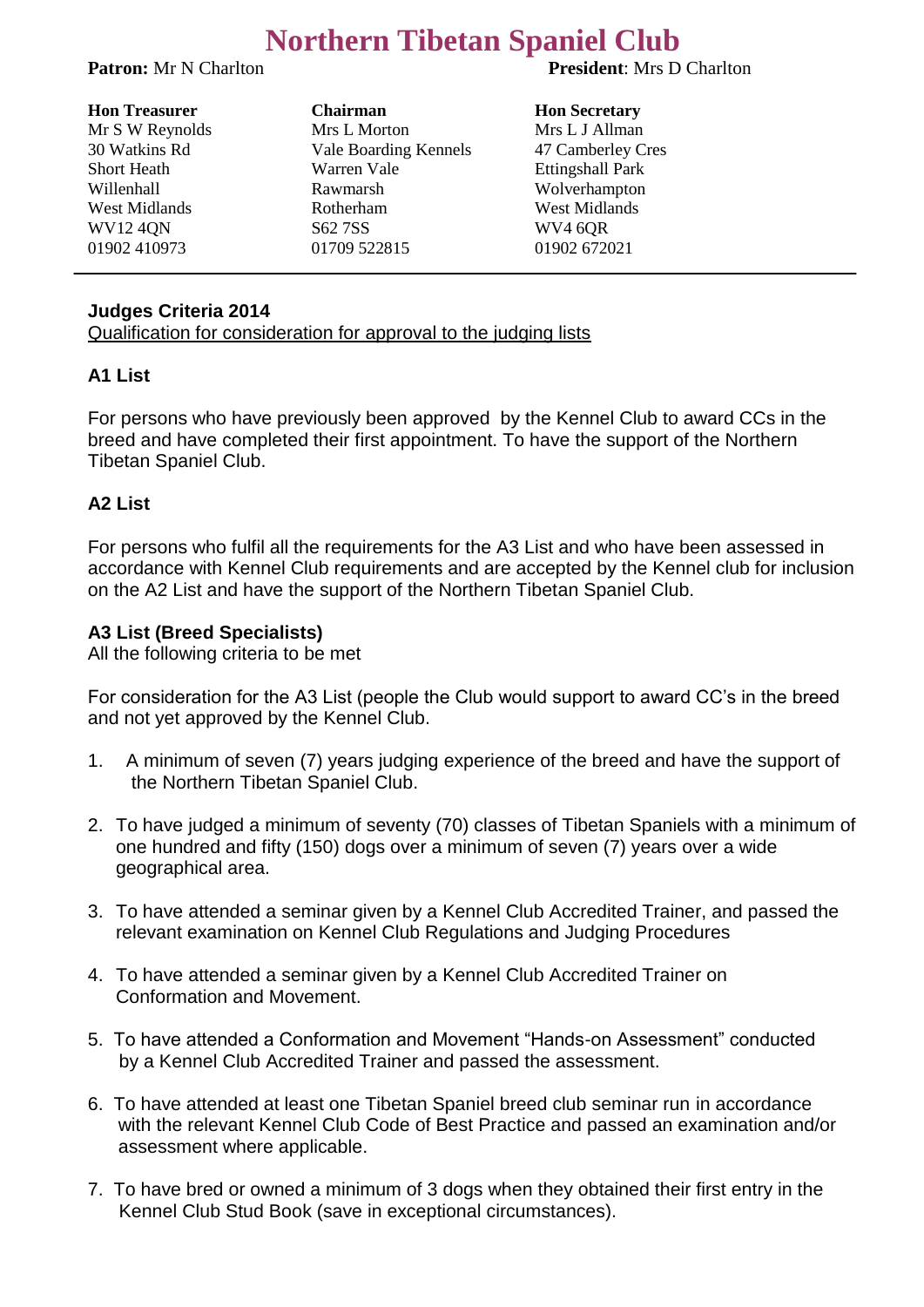8. To have stewarded at a minimum of 12 shows, Open and Championship.

### **A3 List (Non Specialist)**

All the following criteria to be met

- 1. To have a minimum of seven (7) years judging experience in any one breed (to include five (5) years in Tibetan Spaniels) and have the support of the Northern Tibetan Spaniel Club.
- 2. To have judged a minimum of seventy (70) classes of Tibetan Spaniels with a minimum of 150 dogs with an adequate geographical spread
- 3. To have awarded CCs in at least one other breed.
- 4. To have attended at least two judging seminars.
- 5. To have stewarded at a minimum of 12 Open and Championship Shows.
- 6. To have bred and/or owned a minimum of three dogs of any breed when they obtained their first entry in the Kennel Club Stud Book (save in exceptional circumstances).
- 7. To have attended at least one breed specific seminar run in accordance with the relevant Kennel Club Code of Practice and passed an examination and/or assessment where applicable.

## **B List (Breed Specialist)**

For consideration for the B List (for people the Club would support to judge the breed at Open Shows)

- 1. To have a minimum of five years experience owning and exhibiting a minimum of three Tibetan Spaniels and have the support of the Northern Tibetan Spaniel Club.
- 2. To have judged at least twelve classes of Tibetan Spaniels at Kennel Club licensed Open or Championship Shows without CCs, the number of dogs being taken into consideration.
- 3. To have bred and/or owned two Tibetan Spaniels when they obtained their first entry in the Kennel Club Stud Book, save in exceptional circumstances.
- 4. To have attended at least one breed specific seminar and passed an assessment

### **B List (Non Specialist)**

- 1. To have awarded CCs in another breed.
- 2. To have judged either nine classes of Tibetan Spaniels and one Utility Group or twelve classes of Tibetan Spaniels at Open Shows or Championship Shows without CCs (save in exceptional circumstances) with the number of dogs being taken into consideration.